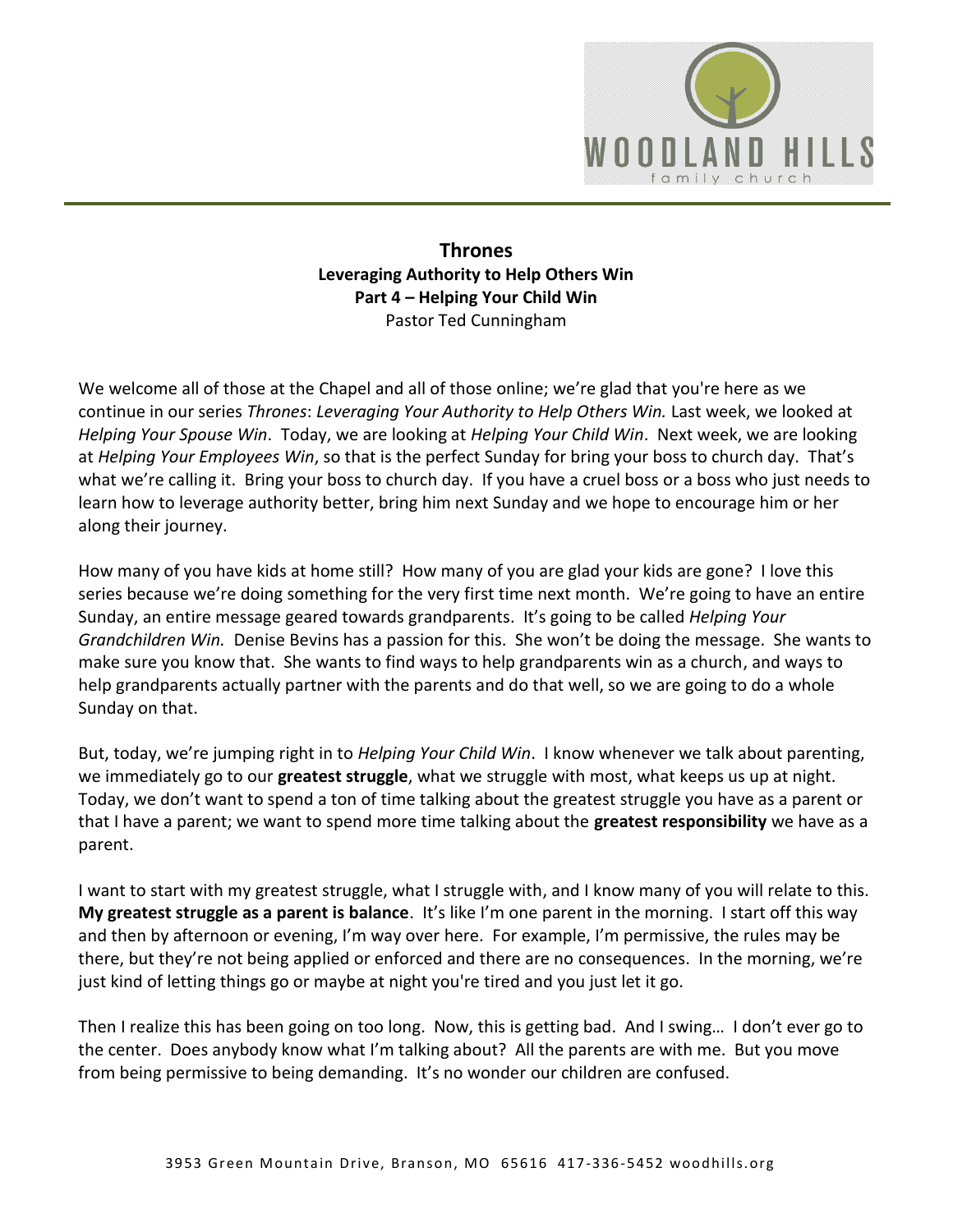The kids are like, "You were great all morning and now what happened?"

"Well, the rules kicked in around 1:00 because I felt you were taking advantage of my good graces."

So, I moved from being the BFF – I'm just your companion and we're just hanging out and having a good time playing and chilling and we're eating together – and then, "I feel like you're taking advantage of that. Now I feel like you're forgetting that I'm also the parent."

Again, you don't come to the middle. You swing over and become the dictator. I believe we have more of a parenting issue than we do a child issue, and all God's people said… Amen. Okay… Let me resubmit that for further consideration. What if we have more of a parenting issue than we do a child issue? And all God's people said… Amen.

Let's look at what I think we are all struggling with today in our culture. **We use our children's attributes and accomplishments to impress other people**. This is a struggle we have today. We've created something for this called Facebook. We put our best foot forward as a family and with our children and we want people to think we've really got it together. That's because we've fallen for the faulty input/output theory of parenting that says whatever you pour into a child is what you get out of a child. The Hebrew term for that "ha!" That's just not true. We think successful child equals successful parent, so we use their attributes and accomplishments.

How about this one. I think this one is a big one. **We create environments for our children to succeed rather than preparing them for environments they cannot control**. In other words, they get a bad teacher or a teacher you don't like and instead of teaching them and preparing them for a teacher they don't like or can't control, we just move them out of the classroom and get them another teacher. Again, I'm going to submit to you that most of our parents would never think about doing that. Some of you are thinking, *Well, we only had one teacher per grade, we really didn't have a choice*.

If I can just say, we're seeing this like crazy in our country today. "If I don't like the leader of our nation, I'm going to move…" You hear this. I haven't seen anybody do it. "We're going to move to another country." What? Would it be better to teach your children how to live in a country with a leader they don't agree with?

I can take everything political in this season and everybody just tenses up and doesn't want to talk about it. But, I was thinking about it this week. In eight years, I never once call President Obama a name. I never called George W. Bush a name. I never called President Clinton a name. And I don't plan on calling President Trump any names. Maybe, as a parent, it's time for all of us grow the heck up! Right? Maybe it's time for us to teach our kids, "Your mom and dad may not agree with what's happening in our nation right now, but let me show you how to live in a nation and show respect to a president that we do not agree with." Remember, we believe here at Woodland Hills that our children watching, listening, remembering everything, and then they repeat.

I love this story. I heard it a couple of weeks ago, from Tim Hawkins, so it's a very credible source. But I loved it. He said, "My wife and I took our daughter to the mall. We show up at the mall."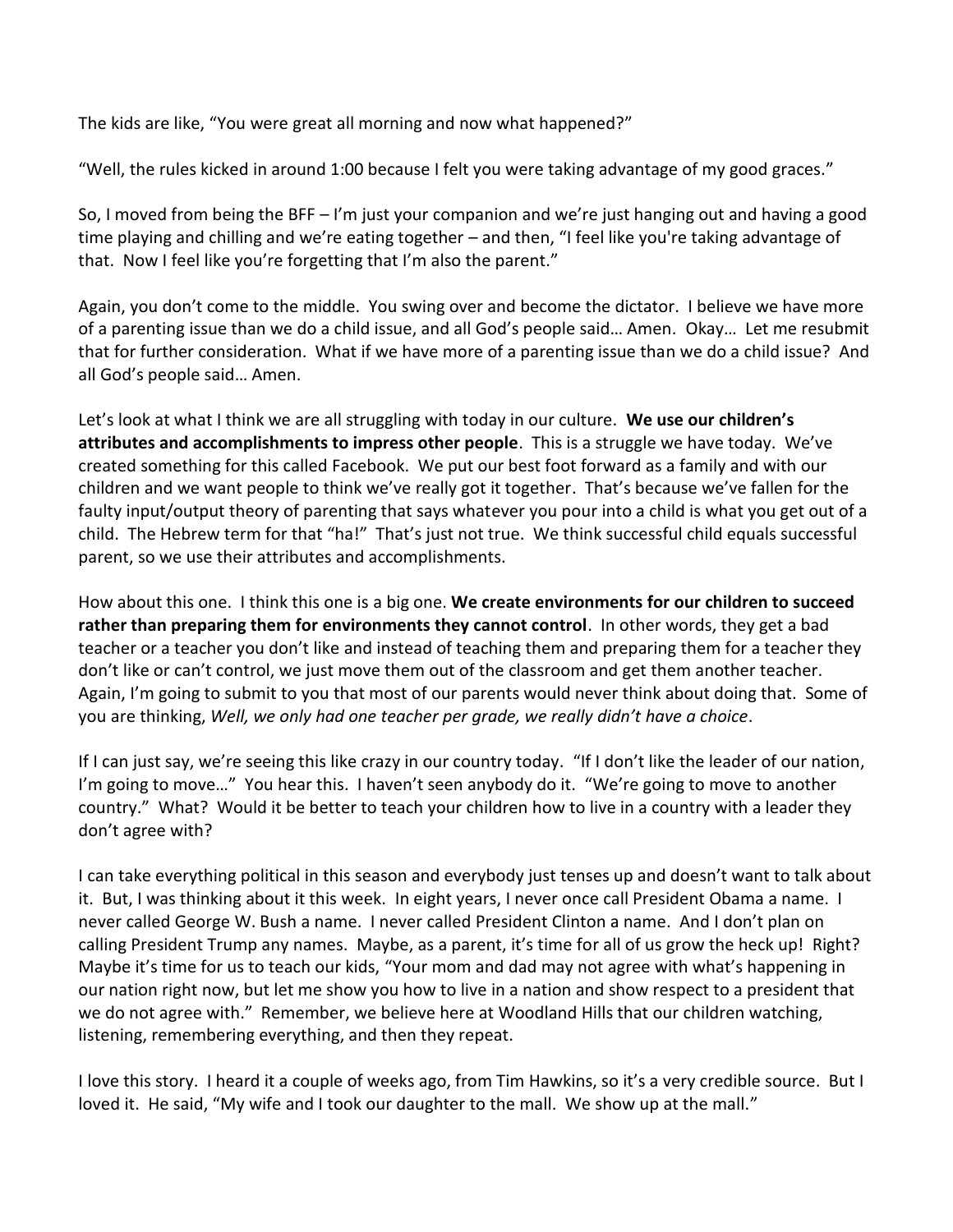"My daughter is supposed to meet friends and the friends don't show up. My wife looks in the back seat and goes, 'That's the worst.'"

Tim thinks to himself *That's the worst?* Then he reminded his daughter of those 33 Chilean minors that were stuck in a mine underground for 69 days. He said, "Can you imagine, honey, that guy, the foreman talking to them. They were down there 69 days. The foreman gathers the men on day 60 and he's like 'Okay, listen guys, we're out of food, we're out of water, we're soon to be out of air, but I remember a time when I was at the mall and my friends did not show up. Let me remind you, men, that was the worst.'"

All the old guys in the room are like, "That's what we did with our kids every single day. We reminded them of people who it far worse than they did."

I think this is our problem as rescue parents, as helicopter parents and bubble wrap and helmeting parents. We're not going to let our children suffer any hurt or loss or pain and in the process, we are ruining them.

**We accelerate childhood milestone and delay adulthood milestones**. From Zero to ten years old, its go, go, go and run, run, run. We start with My Baby Can Read and then we move them into accelerated reading and start their professional sports career when they are six. We get them going. For the first ten years of their life they are go, go, go. And then at ten, eleven, twelve, thirteen – those tween years – two engines placed in them by Almighty God kick in called individualization and separation. They start pushing away from mom and dad. They start becoming adults, not adolescents, they are becoming adults and that's when we move from accelerating childhood milestone to delaying adulthood milestones. We go from ten years of condition with go, go, go, to now we are going to spend their young adult years saying whoa, whoa, whoa. "You can't have a fulltime job; you're only 27 ½. We need you to bring this pace way down."

I've shared this with you before, but it was the first time we took our daughter horseback riding. We were so excited. We did it at Rocky Mountain National Park. We've done it at Dogwood Canyon. We put Corynn, at nine years old, on the most psychotic horse they had in the stable. The guy does his job and gives her instructions. Tapping your legs against the sides means go and pulling back on the reins means whoa. At nine years old, Corynn didn't understand that you do one or the other. For two hours… It was just a trail ride into the edge of Rocky Mountain National Park and then turn around and come back. But, for two straight hours, Corynn was kicking the horse and pulling on the reins. The guy finally ponied her horse because the horse was wearing out. We brought the horse back to the stable and had to put the horse down. No, we didn't. That joke works here. When I'm in California, I have to release the horse in a forest reserve down the road. They don't like jokes about shooting animals out there, but it works here.

I took Corynn down off the horse and I had this moment as a parent. Amy and I discussed it. That's what's happening in the home today. The exhaustion that so many homes feel is we're just telling them to go, go, go while also telling them whoa, whoa, whoa. For some of you, leveraging your authority to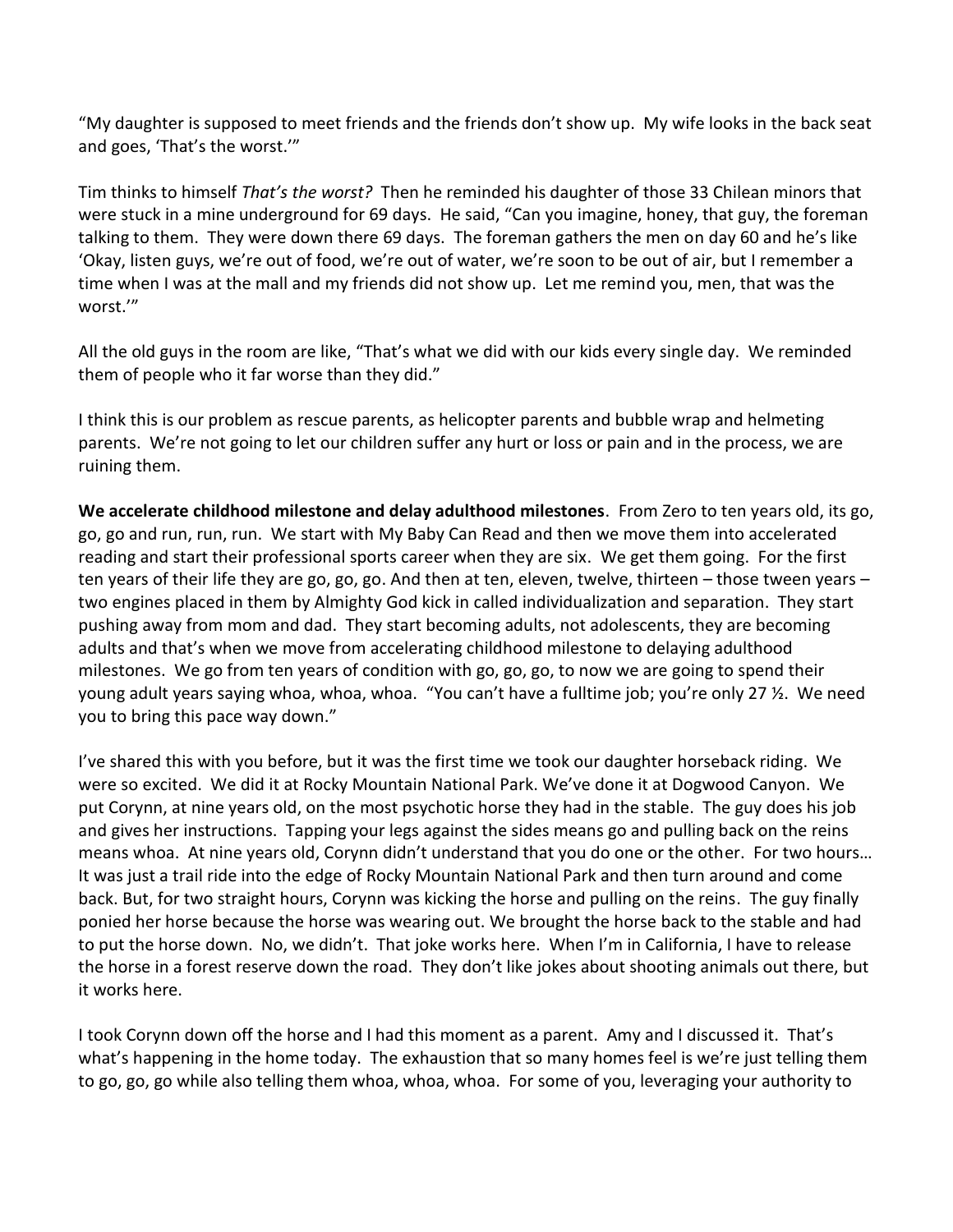help your child win is you just start telling them to go. Because they are one day going to pull out of your driveway and you want them ready for that moment.

Here's the next mistake we make. We are saying we, so this is all of us. **We treat our children like children right up until the very day we expect them to be adults**. We have to realize that this is a process. We've got to let them go and maybe 10, 11, 12, 13 is the time we start. You might think that is way too early because they're not ready. That's the point. Of course they're not ready.

Here's the next one. **We take too much credit and too much blame for the way our children turn out**. We've fallen for the faulty input/output theory of parenting. Here's a verse that has given parents so much anxiety. It's Proverbs 22: 6. *Start children off on the way they should go, and even when they are old they will not turn from it.* Here's what you must understand about the Proverbs. Proverbs teach us how to live a godly lifestyle, how to make godly decisions. Sometimes we read them and we think they are guaranteed outcomes. They are not guaranteed outcomes; they're like do this and the tendency, the direction will be this.

The Proverbs say, *Go to the ant, you sluggard; consider its ways and be wise.* Someone who works hard, their hunger drives them on, the Proverbs say. Someone who works hard will see a profit. Does anybody in here have a story from the last ten years of someone you know who worked very hard, but didn't make a profit? We all know people like that. But, generally, that's going to happen. What we're focusing on is this part right here: *Start children off on the way they should go*. There are many parents in here today… We'll have a moment of ministry at the end of the message for that parent in here who feels, to the best of their ability, they did the first half of this verse, but their child has not come through on the second part of this verse. I just want to encourage you that we have to guard our hearts as parents to not take too much credit and too much blame for the way our children turn out, because they become adults and they start making their own decisions.

Today, we want to look at 2 Timothy 3. And all the Beth Moore ladies just cheered because they are in a Bible study right now. My daughter is going through this Bible study, Entrusted by Beth Moore. I've told her, "If Beth Moore said it, Jesus believes it." But, I'm glad she's going through it because is the letter written to you Pastor Timothy. The Apostle Paul has been his mentor in ministry and is encouraging him and challenging him on leadership in the church. You get these little pictures throughout the Books of 1 and 2 Timothy of encouragement and of challenges and you can kind of see what he's dealing with. What I love in these books are the little reminders that he receives from Paul.

This one we are going to look at in 2 Timothy 3. I think every parent in here can relate to the first couple of words of this. *[14](http://www.studylight.org/desk/?q=2ti%203:14&t1=en_niv&sr=1) But as for you, continue in what you have learned and have become convinced of…* Isn't this what we want to say as we send our child out at 18 years old? Isn't this what we want our kids to continue in. "We have poured into you for the last 18 to 20 years. We have taught you the scriptures. We led you to faith in Jesus Christ. You've become convinced of that; you've professed faith in Jesus. Now when you leave here, please don't lose your mind. When you leave here, please do not go off the deep end." Does anybody know what I'm talking about?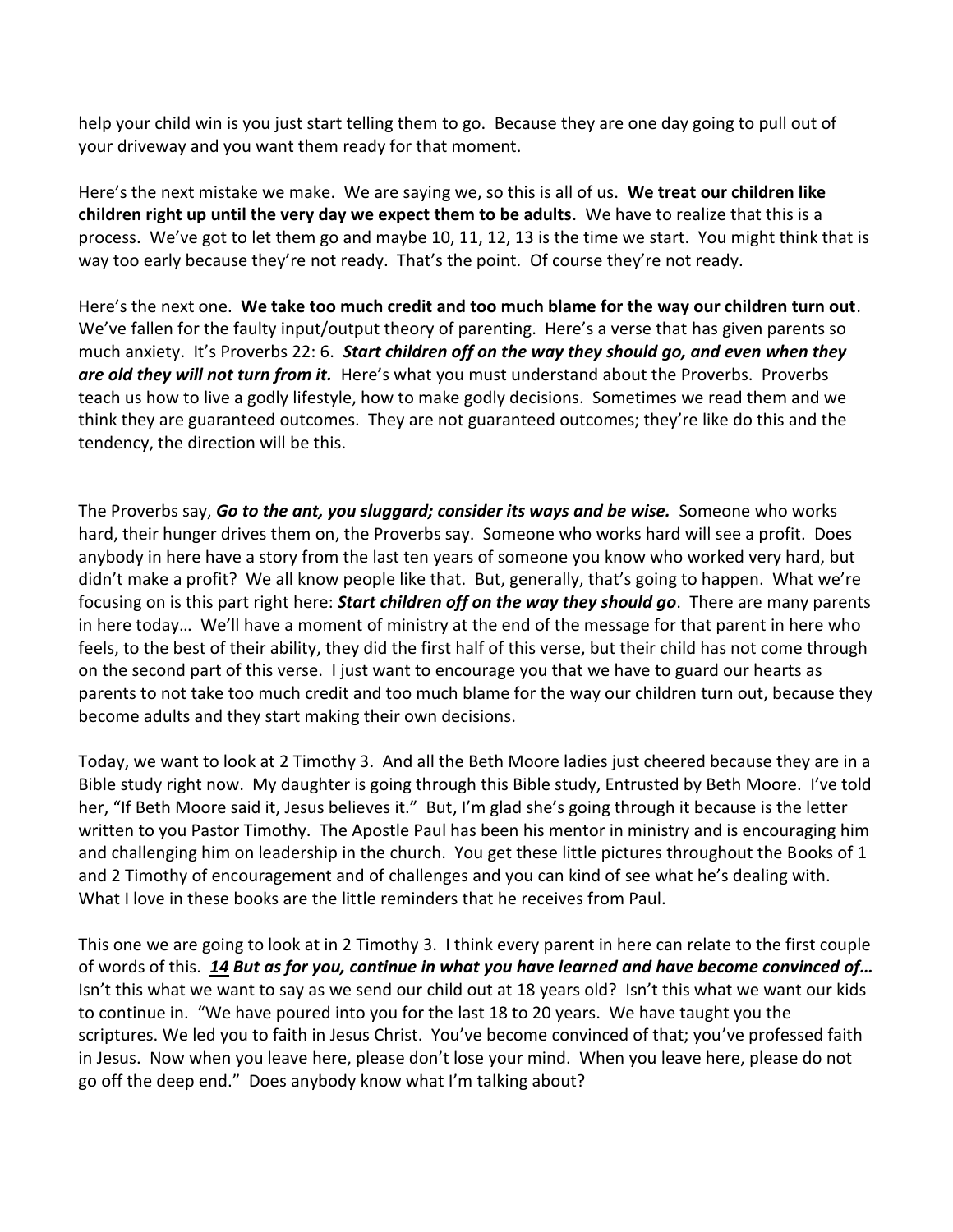One of my favorite things to do… You want to talk about those milestones and remember what you've learned? Adam Donyes, one of our teaching pastors here at the church, let's me speak at the Kanakuk Link Year. Kanakuk Link Year is a gap program between high school and college. I've done it now six years in a row. I get to talk about prolonged adolescence and how to pursue these adulthood milestones and how to do more than one at a time. It got me thinking about a message. I've put it on Facebook. Many of you have been giving me your feedback and I totally appreciate it. We are going to use it for a series we're probably doing after Easter. But, I spend so much time with these young adults, 18 and 19 years old, for three days. I figured out what I'm really trying to do and encourage them in is how to stop obeying their parents in an honoring way.

Some of you freak out when you hear that because you never stop obeying your parents. Oh, yes you do, because you can't cleave to a spouse if you're still tied to home. Parenting is saying, "We have given you what you need, we have taught you, we have shared with you, now we need you to leave this home, sooner rather than later. You're not going to be in our basement with Star Wars bed sheets at age 35; you're out of here. You won't be here playing video games in your 20s. You're going to be out with a job and pursing a wife." And all God's people said... Amen. Oh, I'll say it again. "You're not going to be here in your 20s playing video games and sipping lattes; you're going to be out there working, getting a job – more than one if you need it – and a wife and a family." And all God's people said… Amen. "Yes, because we have invested, we have spent time, we have pointed you towards the Lord."

Paul is telling Timothy… What a great reminder if you're going through a time where you are discouraged. As a young pastor, Timothy had plenty of times where he was dealing with discouragement. Paul just says, *…continue in what you've learned and have become convinced of* (now watch this) **because you know those from whom you learned** *it...* A lot of scholars say that's speaking directly to Paul's relationship with Timothy – I've invested in you, I've shared with you, you know what I've taught you. In this text right here, we can't overlook Timothy's mother and grandmother and what they did. This is what we see in the next text and I think this is the primary responsibility of every parent. *[15](http://www.studylight.org/desk/?q=2ti%203:15&t1=en_niv&sr=1) …and how from infancy you have known the Holy Scriptures…* His mother and grandmother shared the scriptures with him, speaking here of the Old Testament. They poured this into him and he knows it. Now watch this. …*which are able to make you wise for salvation through faith in Christ Jesus.*

Deuteronomy 6 says, *[4](http://www.studylight.org/desk/?q=de%206:4&t1=en_niv&sr=1) Hear, O Israel: The Lord our God, the Lord is one.* There is a God, there in only one God; he is the Lord, he is our Lord. Love the Lord your God. These truths are to be upon your heart, Mom and Dad, and then you're to take these truths from your heart and you're doing it every day because your kids are watching and they're listening and they're remembering, and they're repeating and then you pour this onto the heart of your children. "Timothy, this happened to you. You have this. The love for the Lord was poured upon your heart. It made you wise enough for salvation through faith in Jesus Christ."

We can talk about your greatest struggle, but we want to spend the time this morning talking about your greatest responsibly, which is, as a parent, to teach your children about the Lord. That's as simple as it gets. Mom and Dad, this is your primary responsibility as the primary author of your child's heart. It's to teach them about the Lord. It's to read the scripture. It's to memorize scripture with them. It's to pray with them. It's spending time around God's word.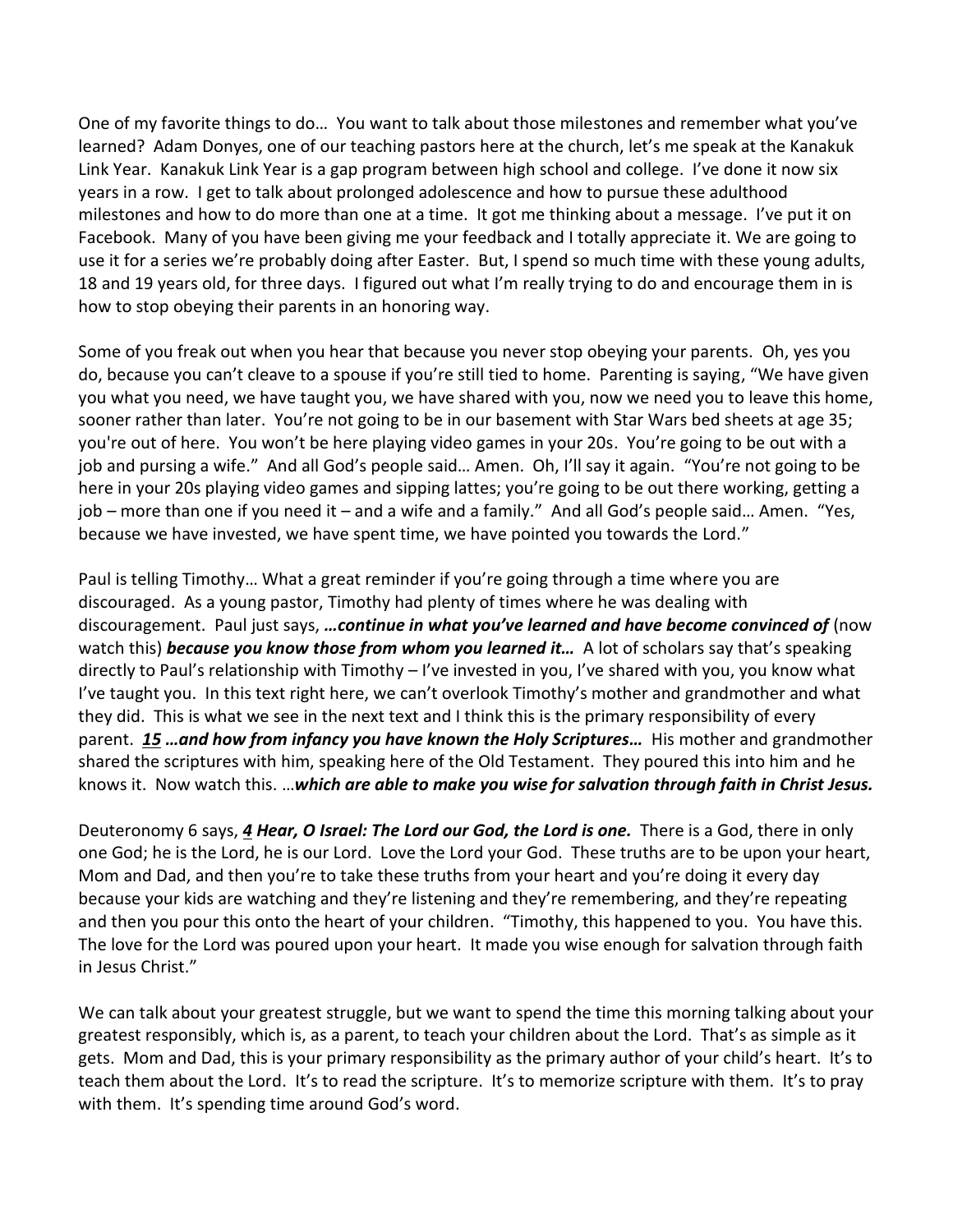When I watch my son pull out of the driveway… as Brad Paisley sings… I can't even think of a song right now, but just the tears. "Carson, I know you were tough when we said goodbye, but I know what's happening in your heart right now as you pull out." When they pull out, I want to know they know the Lord. When they pull out, I want to remind them to continue in what they have learned and what we have taught them.

Do you want to honor your parents? Young adults, if I could speak to you for just a second. If you want to respect your mom and dad, do you know how you do that? You follow through with what they taught you. There is no greater way to honor your parents than to begin making your own decisions. You stop obeying in an honoring way. Here's how you do that. Make your own decisions with what they taught you in mind.

About 25 years ago, R.C. Sproul did a lecture and someone shared it with me last year. It was on four kinds of people when it comes to assurance of salvation. Amy and I read that and adapted it to our children and to our home. I want to share with you these four simple points when it comes to your child's salvation. There are four types of children.

**1. Children who are saved and know it.** This is what I want for Corynn and Carson. I hope this is what you want for your children. Both my children, Corynn and Carson, 11 and 13, have professed faith in Jesus. They are followers of Jesus. They understand it's through the blood of Jesus. They understand the same power that raised Jesus from the dead is the same power that raises their lifeless soul. I've taught them from a very young age that they are evil children. According to the scripture, they were conceived in inequity. When I visit folks in the hospital who just had a baby, I remind them their child is evil. You can probably figure out I don't do a lot hospital visits with small children. But, you need to know that because your child is not innocent. Your child needs redemption. I want a child who can boldly speak.

This is why baptism testimonies are so important. We take those so seriously because when we're going to baptize a ten-year-old little boy or girl, and we want them to write down and tell us about their faith in Jesus. There are many times we read those and go… Again, you don't have to be a great writer. We're not looking at your penmanship or your writing skills, but we want to know you can proclaim, you can articulate faith in Jesus Christ, and that you know the source of your salvation. There are many times we read the testimonies and say, "This child does not yet understand." Stepping into the water and being baptized is not what saves you. That is an outward expression of an inwards decision. We want children who are saved and know it. I want them pulling out of my driveway at 18, 19, 20 years old, saying "I have a walk with Jesus and I am secure in it."

**2. Children who are saved and they live with doubt**. Many of you have found your way to Woodland Hills family church because you grew up in a church that led you to faith in Jesus, but then you spent most of your life doubting it.

We had evangelists visit out church when I was growing up. They absolutely wore me out because they planted so much doubt. I can remember being a ten-year-old and they would get up at the invitation and say, "Do you know that you know that you know that you know?"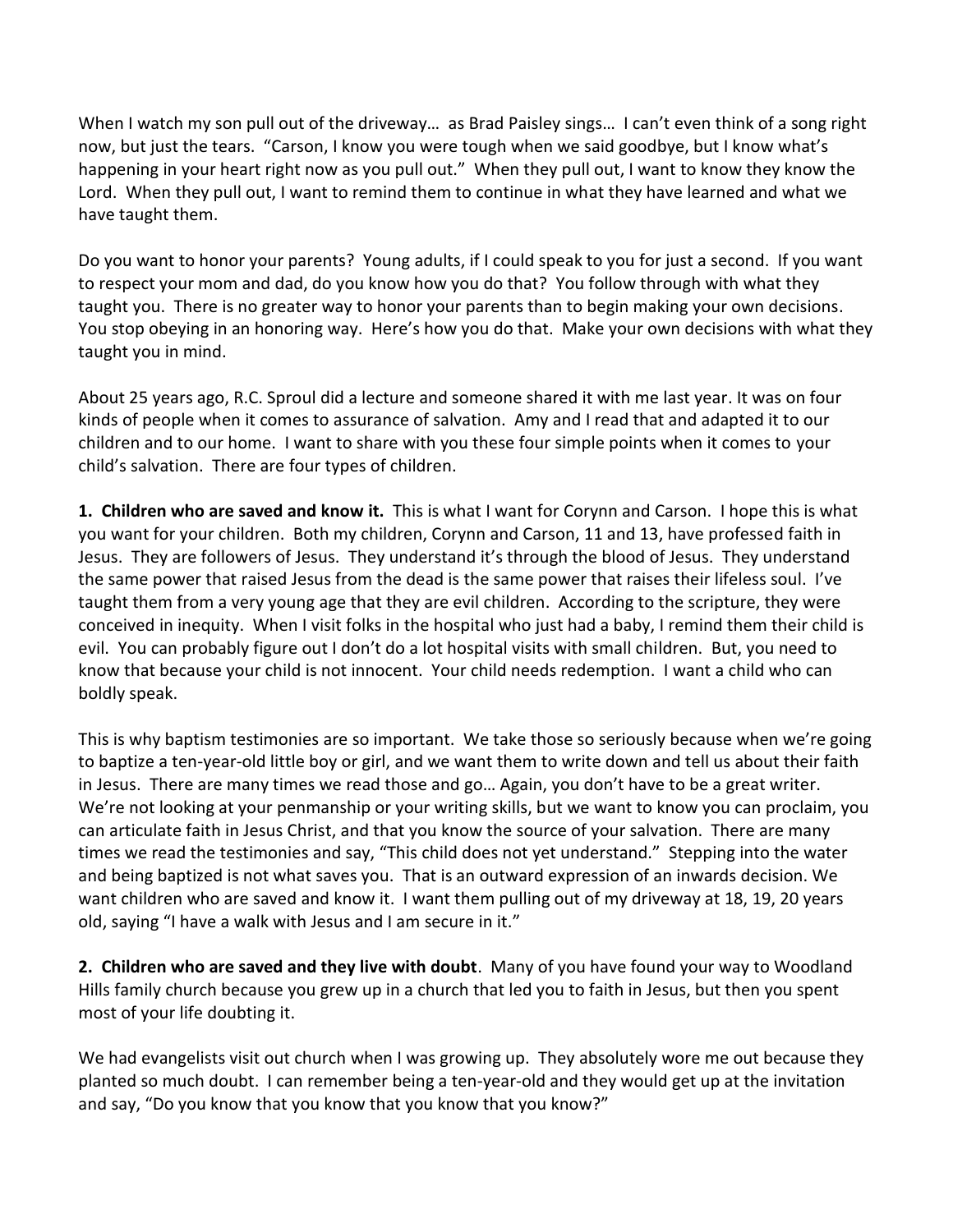"Well, I thought I knew! When you put it like that, I don't know!" I'm just telling you what's in my tenyear-old brain. "I'm here every Sunday morning, Sunday night, and Wednesday night. I come to all eight revivals we do every year. Listen, I've been saved multiple times. I've been dunked up there in that thing multiple times. I look around and everybody in here, we've all been saved I don't know how many times. 'Dad, if I walk the aisle, can we go home? I'll take one for the team; let's get this thing going.'"

It wears me out because I remember sitting there thinking, *I sing it ever week*. "I have decided to follow Jesus… I'm singing it right now. I've made the decision. The world is behind me and the cross is before me. This is what I believe!" See how I get worked up about it. I don't need to bring denominations into it, but for my Baptist friends, I want you to understand clearly. You've not been saved to live with doubt. You've not been saved to be asked "Do you know that you know that you know that you know."

I don't want my kids finding faith in Jesus and then spending their days doubting it. I want them saying and proclaiming with boldness, "With the world behind me the cross before me, I am pursing Jesus. I place faith in Jesus. I'm a follower of Jesus. I'm a Christian."

**3. Children who are not saved, but think they are.** This one is sad for me. You don't want your kid pulling out of the driveway… We don't want this at Woodland Hills. This is why we ask you to write down your faith in Jesus before you are baptized here. We want you to know you know. We want you to know that you live with the assurance of your salvation. We want you to know what you've been taught since infancy and you've believed in the holy scriptures that have been placed within you and you are now saved according to faith in Jesus Christ and nothing else.

We don't want you pulling out of the driveway saying, "I grew up in a Christian home." That does not save you.

We don't want you pulling out of the driveway saying, "My parents are Christians." Your parents are Christian and that's great. Are you? Your parents' Christianity is not what saves you. Faith in Jesus Christ saves you.

We don't want you pulling out of the driveway saying, "I was baptized as a child." Sprinkled as a baby does not save you. Faith in Jesus Christ saves you and redeems your soul.

We don't want you pulling out of the driveway saying, "I go to church." Please hear this because so many of you attend here week after week after week and you think because you here, you're a Christian. Can you profess faith in Jesus Christ? This is an old illustration, but I think it still works. Standing in a garage does not make you a car. Sitting in a church does not make you Christian.

We don't want you pulling out of the driveway saying, "I'm a good kid." I'm all for the character development that schools are so passionately pursuing, but my child's character is secondary for me. My child's salvation is primary. I don't want to raise moral kids because your morality does not save you. Your morality is an overflow of your salvation, not the source of it. And we need to stop teaching our kids to be a good kid.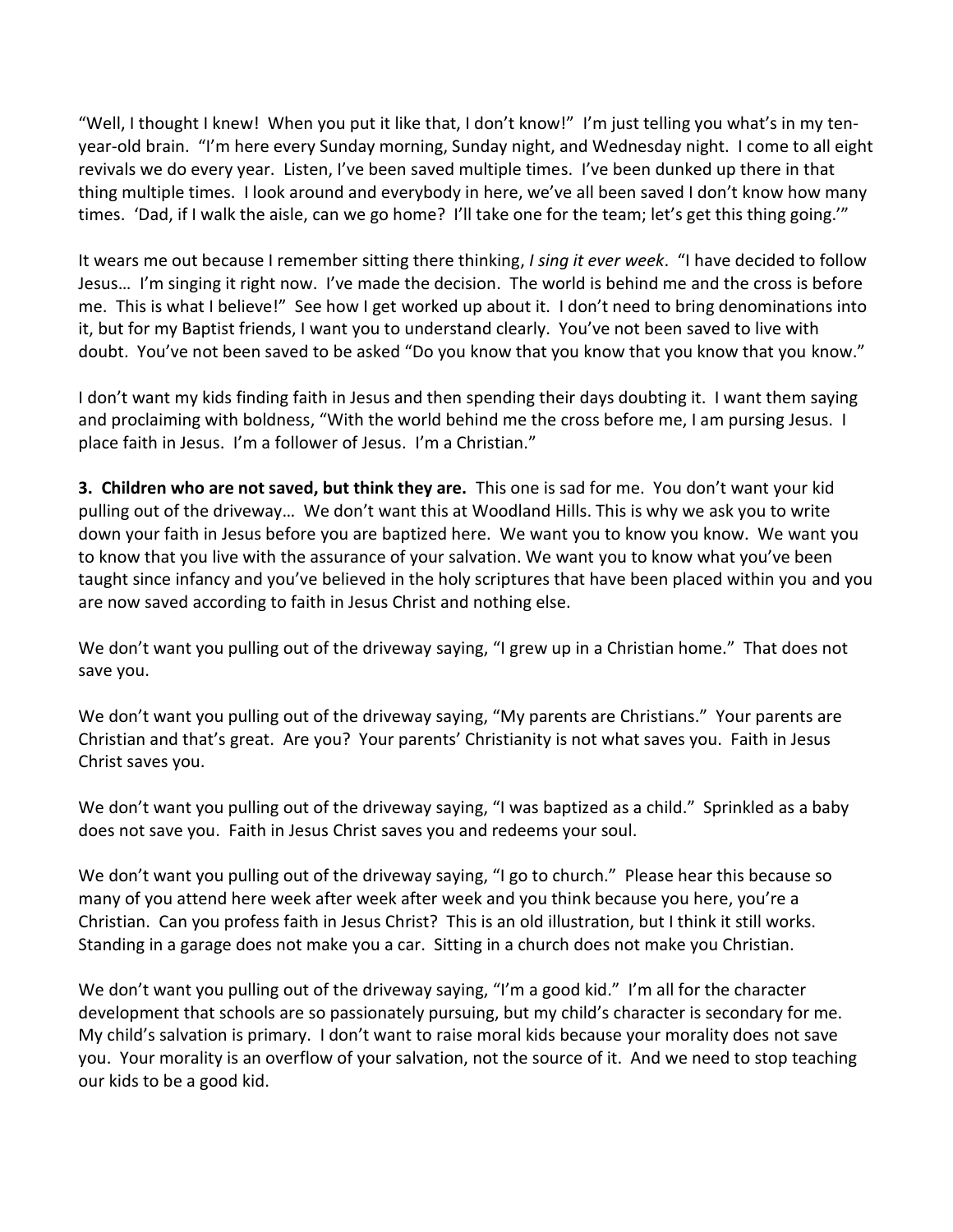Can I tell you that this last message, "I'm a good kid," is written on so many hearts in here today? There are people who have been attending this church for years and when I meet with them or when they are ill or they think they are the end, I'll hear people say things like, "Ted, I hope I've done well enough that the good Lord will let me in." Wrong. Boy, when I hear that, I fall under deep conviction as pastor. I'm like, "Oh, my goodness! Did you hear that at our church? Did you pick up on that at our church? Because your goodness means nothing for your salvation. It is faith in Jesus Christ. For by grace you are saved through faith; it is not of works so that you cannot boast about it." When I'm at your bedside and you're at the end, we are not going to sit there and talk about your good works and your bad works; we're going to talk about your faith in Jesus Christ, the author, the perfecter, and the finisher of your faith. It's not resting on you. And all God's people said… Amen.

**4. Children who are not saved and don't give it a second thought.** We're glad you're here today and we want to proclaim the good news of Jesus Christ over you that you would bow on your knees, that you would confess with your mouth, that you would believe in your heart that Jesus has been raised from the dead and the same power that raised Jesus from the dead is the same power that saves you. It's the same power that is available for you.

This comes with a warning as we begin instructing and teaching our kids about the Lord. I have a pastor friend in Minnesota who went downstairs… He's only a few years older than me. He was working out and he started sweating way more than normal.

He's kind of like me. When I do a workout, I don't really want to sweat. I want to kind of hit that line and then stop before sweating takes place. I'm an athlete.

But, he said he just began pouring sweat. He got out of breath and he sat down on a chair in the basement. He said he crawled up the stairs and he realized he was having a heart attack. He's like a lot of us in here. We don't have time to have a heart attack. We have stuff to do. He gets up and then pretty much passes out on the bedroom floor. His wife is in bed and she's like. "What's going on?"

This would be Amy, "You alright?"

"I think I'm having a heart attack."

"Well, let's wait a few minutes just to make sure." Does anybody know what I'm talking about? "You've felt pain there before and Tums always takes care of it. Did you take any Tums?"

"I took Tums, but this time, I can't feel my left side."

The ambulance showed up and they got him on the gurney and sure enough he's having a heart attack. As they are pushing him out of the house, he says, "Stop. Wait. Get the boys." His boys are in their early 20s. His boys come downstairs and he says, "You cannot take me to that ambulance until I tell my boys some things."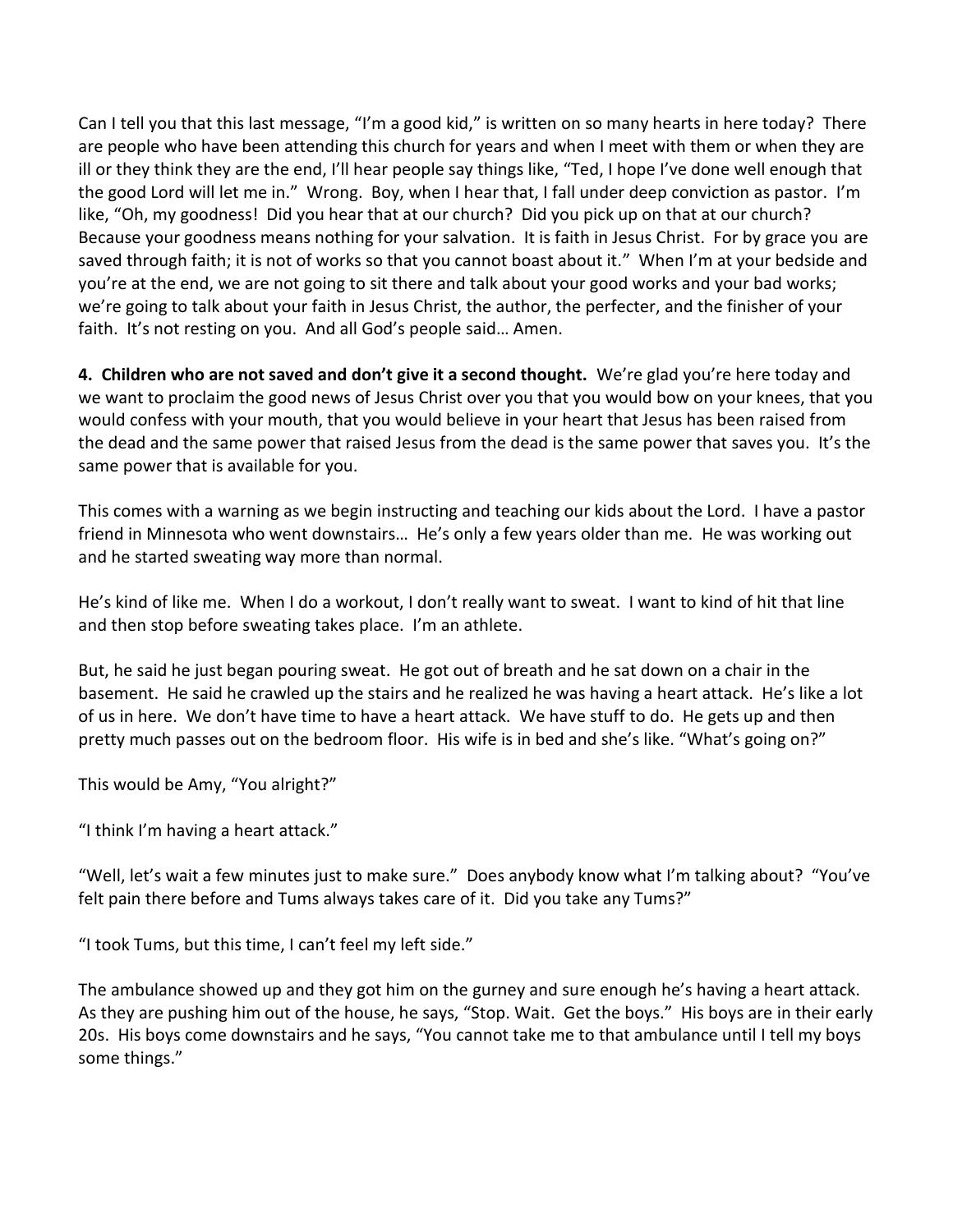All he tells his boys is this: "It's all real. Jesus is real. Jesus is Lord." He just starts proclaiming Jesus over his kids. "The love I have for your mom comes from Jesus." It was just Jesus, Jesus, Jesus. The paramedic guys are wiping their eyes. He proclaims this over his kids and then he says, "I'm good; let's go."

Then he goes to the hospital and he's tweeting his heart attack the whole time. I thought about that. I think that's a dad that has come to grips with his primary responsibility. In my opinion, that's what should keep you up at night, not how much screen time is appropriate for a child. Those are things we need to do as parents. Yes, vitamins, I get that. Get some green on their plates, I get all of that. But you should wake up asking, "Do my children know and walk with Jesus Christ? Because everything in this home is going to be geared to that end. We're going to make sure that is the priority."

I've gathered my kids around me. I'm not having a heart attack, but I want to say some things because I don't think I'm in as good of shape as my friend and I think there is way too much Cracker Barrel going in me. I said, "We need to make sure you know this in case you don't see me again."

This is why there is a warning that comes to you, Dad, in the scripture when it comes to teaching and instructing your kids. We find it in Ephesians 6: 4 - *Fathers, do not exasperate* (or wear out) *your children…* Don't be unnecessarily harsh with them. … *instead, bring them up in the training and instruction of the Lord.* That's our primary responsibility and the warning that comes with it.

I like how Eugene Peterson paraphrases this in the message. *Fathers, don't exasperate your children by coming down hard on them. Take them by the hand and lead them in the way of the Master.* 

I have an 11-year-old and 13-year-old. They don't hold my hand as much, but every now and then, Corynn will get next to me and hold my hand and call me Daddy. It just melts my heart and I reach in my back pocket and pull out the credit card for her. But, I remember when they were very small and we were in big cities with lots of people on the corners. Have you ever been to New York or Chicago and there are 60 people waiting for the light to turn or the walk sign to turn? When Carson was very small, he was intimidated by it. He would automatically grab my hand and it was my job at that moment to guide him through that walk, through that life. That's really what every day is to be. Taking my children by the hand and showing them because they are watching, they are listening, they are remembering, and then they are repeating.

Colossians 3 has a similar warning. *[21](http://www.studylight.org/desk/?q=col%203:21&t1=en_niv&sr=1) Fathers, do not embitter your children, or they will become discouraged.* The idea here is they will lose heart. You don't want to raise your children in such a way that they will lose heart.

So, we have the greatest struggle and the greatest responsibility. Which are you going to leave here focused on today? What's going to be the primary? What's going to be the focus?

Here's what I know: Your personalities drive a lot of what your parenting does, along with the messages written on your heart from parents years ago. Here's what I know in a room this size and the room full over there at the chapel. We all have different struggles, but we have the same responsibility.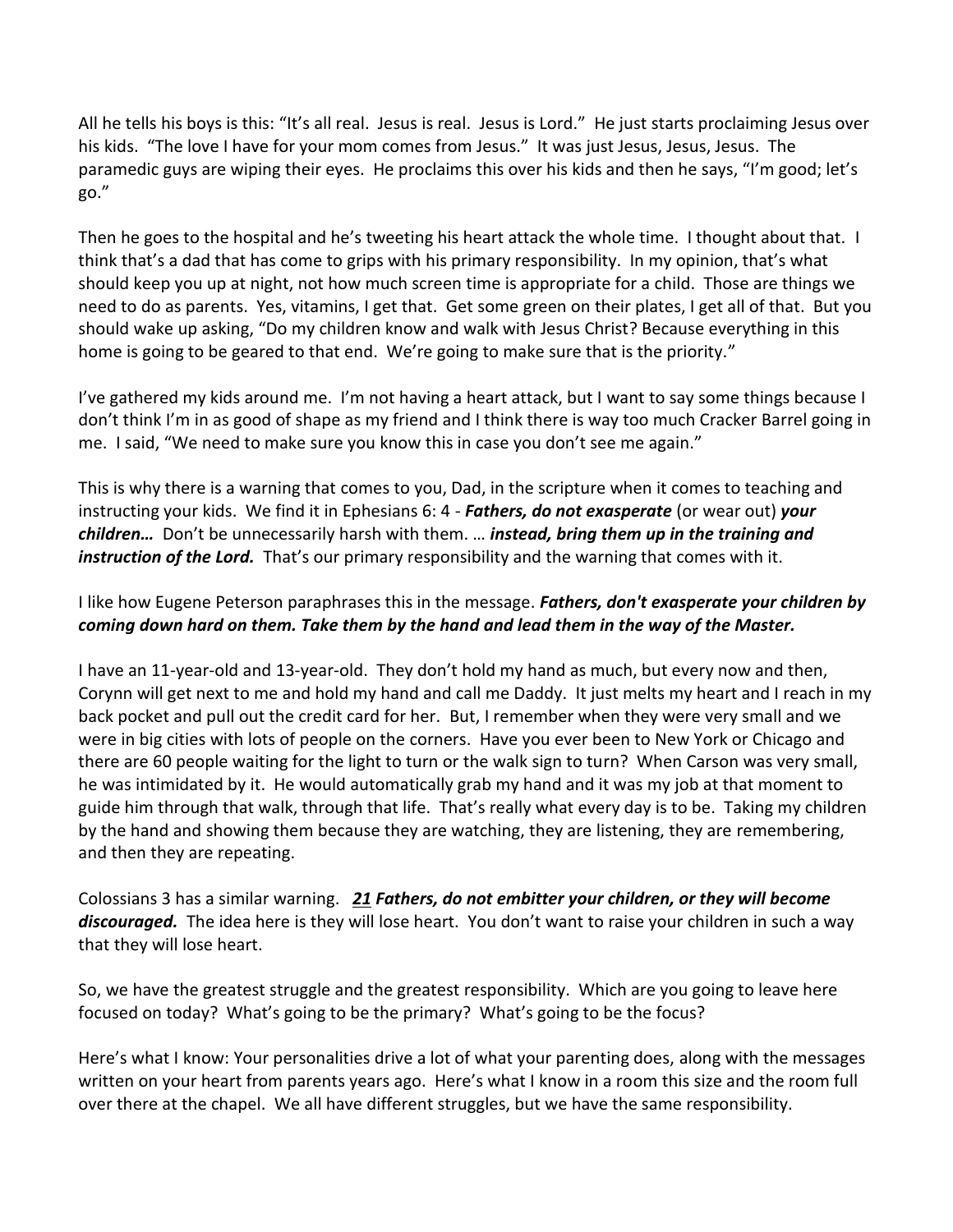We believe here that you are the primary author of your child's heart. You should be leveraging your authority in the home not to get your way and not to make the home peaceful and perfect for you, but to be sure that your children know the Lord, that your children walk with the Lord.

Let me put it another way. I'm just trying to say it as many different ways as I possibly can. In the chaos, exhaustion, meltdowns, shouting, noise, mess, talking over each other, questions, dirty diapers, running out of patience, timeouts, college entrance exams, and wedding planning, focus on your greatest responsibility, not your greatest struggle. We're spending too much time with our greatest struggle and I think we are wasting our energy on our greatest struggle when we should be using it toward our greatest responsibility.

**Teach the scriptures to your kids and live with the struggle**. My kids are soon to be 12 and 14 and I don't think the struggle is going away. I may get a little bit better at it, but I've talked to parents of teenagers. It doesn't seem to go away. I've talked to parents of young adults. It seems to stick around a little while. I'm just choosing where to put my focus and my focus is going to be on my primary responsibility.

I've told my daughter since she was five; I've said, "Corynn, one day, I'm going to stand at the back of a church with you, looking down the aisle at some pervert and I'm not walking you down the aisle until I know he love you as much as I do. And I'm not walking you down the aisle until I know he loves the Lord as much you do."

This is it. Your primary responsibility goes everywhere. It follows though. Don't wake up this week fretting over vitamins. Don't wake up this week fretting over whether or not they are going to get into that school. Let the Lord wake you up in the middle of the night to answer the question: "Are my children learning the scriptures in this home?" At Woodland Hills, you're the primary author and this church is a partner to you. Our desire is to help you, partner with you so that you can leverage your authority as the primary author of your child's heart and write messages of God's word over them.

We created a resource years ago, Stephanie Watson and I, and we want every family today to take one of these with you. They're free. Grab one. Grab one and pass it around to all your children. This is a great way to get the scriptures into the heart of your small children. We recommend this for elementary age, but we started this when our kids were five and seven. It's all from scripture from A to Z.

A - *Go to the ant, you sluggard; consider his ways and be wise*. And then we talk about hard work as a family.

B – The bee. *Kind words are like honey, sweet to the soul and healthy to the body*. Then we talk about esteeming one another as highly valuable.

C – The Camel. *It's easier for a camel to enter the eye of a needle than for a rich man to enter heaven*. Then we talk about less stuff. Why do we love stuff more than Jesus?

D – The dog. *As a dog returns to its vomit, so a fool repeats his folly*. We ask our kids regularly, "Do we allow mistakes in this home? We do allow mistakes in this home, but what do we try to avoid? We try to avoid making the same mistakes over and over again."